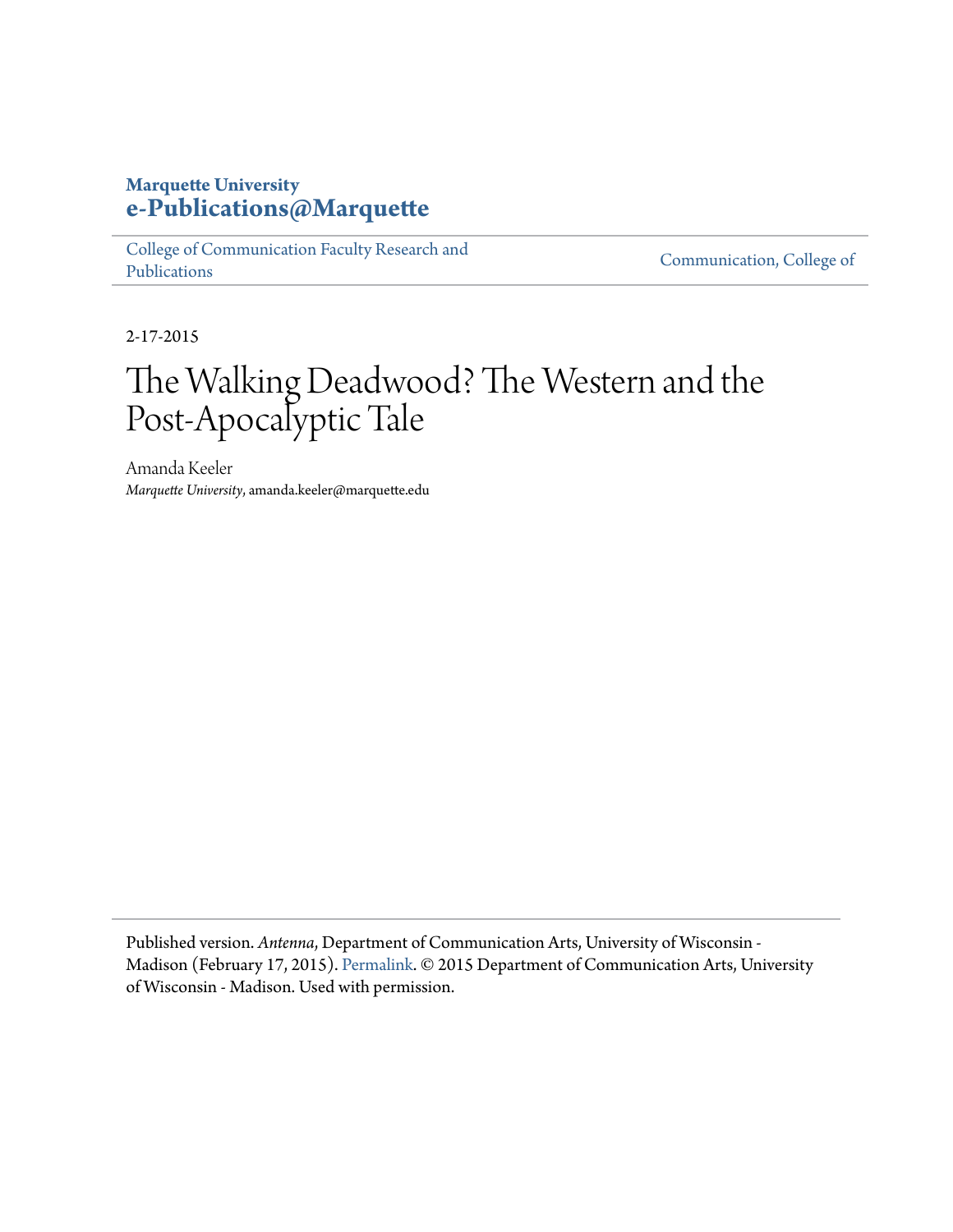## **The Walking Deadwood? The Western and the Post-Apocalyptic Tale**

February 17, 2015

By Amanda Keeler| Comments Off on The Walking Deadwood? The Western and the Post-Apocalyptic Tale



As *The Walking Dead* returned this past week for its mid-season premiere, it seemed an appropriate time to write this short post about genre. This piece argues that *The Walking Dead* presents an interesting blend of genres, particularly as an intersection of the post-apocalyptic tale and the western. These ideas are the beginnings of a work in progress, part of an article that I'm currently writing. Comments and/or suggestions are welcome.

Over the last several decades a number of books, television programs, and films have created narrative universes set in post-apocalyptic times. Writers such as Mark Harris suggest that these types of narratives have grown increasingly popular out of, as he puts it, "the fear of a total systemic collapse." These fears seem reasonable to anyone who keeps apace with current events, the near constant reminders over the growing global scarcity of clean water and food, and the dire predictions related to global climate change. These tales also seem rooted in a fascination with viewing society in its crumbled aftermath, the dissolving civility among survivors, and the lawlessness brought about by the daily challenge to stay alive, as played out in books such as *The Stand*, and *The Night of the Living Dead* films, and the television program *The Walking Dead.* If we think of apocalypse tales such as these as representative of a genre, perhaps as a subset of horror or science fiction, then the descriptions above create a basis for contemplating the nature of these stories, their visual and auditory styles, character tropes, and their ideological underpinnings.

In many ways, however, the apocalyptic genre seems to have significant roots in the western, another vastly popular genre in the United States. From the other side, the western encompasses many of the same thematic elements as the modern apocalypse tale: the untamed frontier, man coming to terms with the lawlessness of survival, the unrelenting harshness of nature, the desire for good to triumph over evil, and the necessity of avoiding disease, infection, and accidents in a pre-modern world. There are both ideological and stylistic connections between these two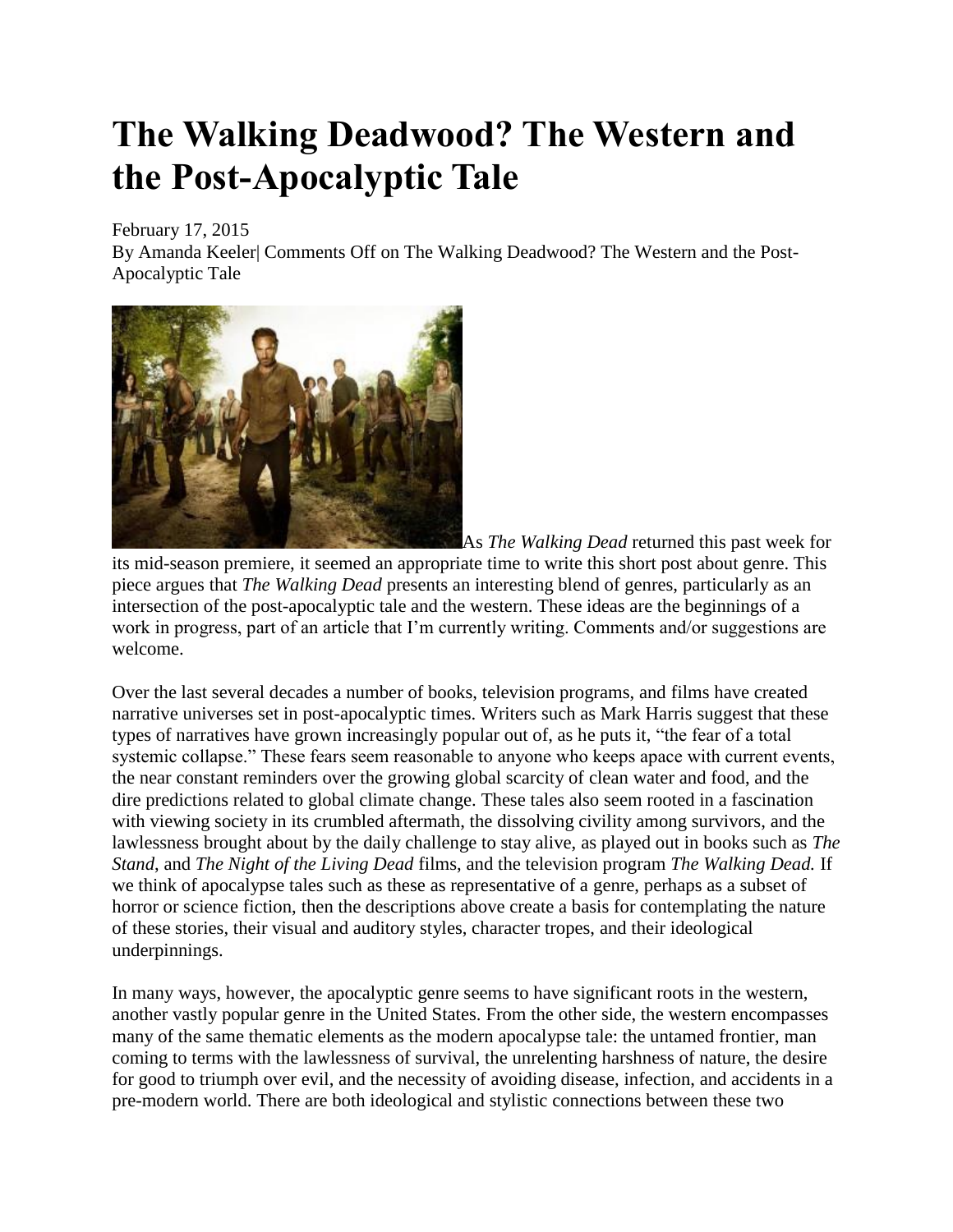genres, at least across two recent television programs: HBO's *Deadwood* (2004-2006) and *The Walking Dead* (2010- ), currently a record-breaking cable program in the middle of its fifth season on AMC. Both *Deadwood* and *The Walking Dead* use similar generic storytelling elements to create seemingly unbelievable worlds, one in the distant past and one in a horrific future, told partially through the tale of the reluctant lawman: Seth Bullock (Timothy Olyphant) and Rick Grimes (Andrew Lincoln).



While many long-running American television westerns such as *Bonanza* (1959-1973) and *Gunsmoke* (1955-1975) predate *Deadwood*, the sustained serialized narrative of *Deadwood*, along with the unencumbered storytelling possibilities of HBO, allowed the show to feature gritty and grotesque images of the day-to-day existence of the town's residents. *Deadwood*'s insistence on focusing on the perhaps more historically "realistic" images of endless dirt, dust, and mud, the unsavory employment options for poor women, and unwashed and unruly townspeople, perhaps gave new life to the genre and prompted a resurgence in interest in these types of tales. Likewise, the sustained, multi-season run of *The Walking Dead* (and its future spin-off) has created new possibilities for exploring the post-apocalyptic narrative, continually focusing on these same visual and stylistic elements to define these pre- and post-modern worlds.

The most interesting intersection of these genres is the uncomfortable relationship each narrative has with technology, even when it is not specifically acknowledged. For example, built into *Deadwood* are instances of a burgeoning western settlement in the midst of a new social order, such as when Al Swearengen (Ian McShane) looks unhappily upon the landscape as workers install telegraph lines connecting Deadwood to the outside world. In that moment, Swearengen foresees a loss of power through this technological encroachment. On *The Walking Dead*, on the other hand, one of the discomforts right under the surface is the disconnect from the comforts of modern life, and the need to learn or relearn how to hunt, farm, forage, and survive with minimal modern equipment (guns, cars, bullets, etc.). At the same time, this relationship with technology is similarly loaded, particularly in the moments in which *The Walking Dead*'s characters acknowledge the man-made triumphs of modern technology as the possible cause for the plague of the walking un-dead and the inability to utilize the same technologies to prevent the collapse of American society or to restore its former social order.

Can *The Walking Dead* be read as an unconscious desire to return to the frontier, or a cautionary warning about the destructive path of the modern world? What seems to be the clear divide between these two narratives is split between the overarching ideological subtext. Though it can be interpreted in several ways that shift over the course of the series, the characters on *The*